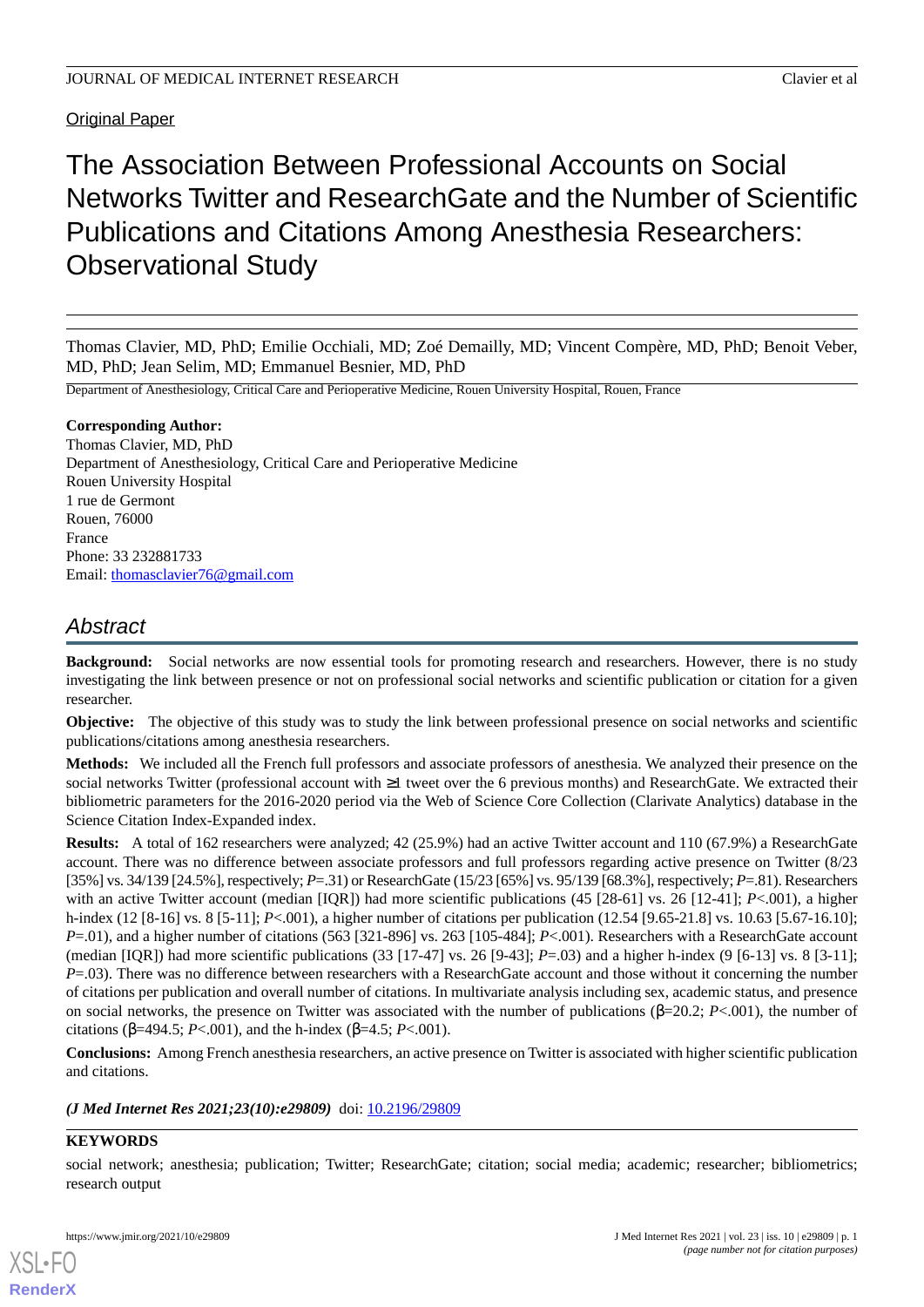# *Introduction*

In a globalized world, social networks have now taken a major place in the scientific field and are essential tools for promoting research and researchers (including the recruitment or the promotion of a researcher) [\[1](#page-6-0)-[3\]](#page-6-1). Twitter is a microblogging service that allows its users to blog through short messages (ie, tweets). Each user can "retweet" a tweet from another user and broadcast it to his/her own followers, thus allowing fast dissemination of content. Because of its concise and synthetic nature, and given the possibility to follow specific thematic accounts, it is a social network used for professional purposes by many researchers and physicians [[4\]](#page-6-2). ResearchGate is a social network reserved for researchers, used to promote their works and to connect with people working in the same field of research. It is thus a social network only dedicated to professional use for the international scientific community.

Medical journals use Twitter to increase their visibility within the scientific community. It is by far the most used social network to share publications because more than 20% of published articles receive at least one announcement on Twitter (compared with less than 5% of notifications on other nonprofessional social networks) [[5\]](#page-6-3). It has been recently described that, among a selection of authors publishing in anesthesia journals, 24% have a Twitter account and 72% have a ResearchGate account [[6\]](#page-6-4). Moreover, among French anesthesia, intensive care, and emergency medicine health care workers, 46% use social media to obtain information about medical actuality and 17% consult Twitter at least once a week [[7\]](#page-7-0). This professional social network use should increase with the arrival of younger physicians because it was reported in a single-center study that 35% of medical students used Twitter for teaching purposes [[8\]](#page-7-1). The link between social and usage metrics (altmetrics) and traditional bibliometric indicators is weak and variable, but Twitter's altmetrics indicators seem to perform well in predicting the actual citation rate [\[9](#page-7-2),[10\]](#page-7-3). Twitter users tweet the articles they write and it is known that tweets can predict highly cited articles within the first days of an article publication [[10-](#page-7-3)[12](#page-7-4)]. Finally, recent randomized studies showed that, for a given journal, articles that benefited from exposure on Twitter were more cited than articles that were not tweeted [[13](#page-7-5)[,14](#page-7-6)]. However, there is no study investigating the link between presence or not on professional social networks and scientific publication or citation for a given researcher.

The objective of this study was to study the link between presence on social networks and scientific publication and citation among anesthesia researchers.

# *Methods*

### **Study Design and Population**

We used publicly available data; as a retrospective analysis that did not involve human participants (and in accordance with French laws), this study was exempt from institutional ethics board review [\[15](#page-7-7)].

We included all French physicians with an academic function of teaching and research in anesthesia (full professors and

 $XSI - F($ **[RenderX](http://www.renderx.com/)** associate professors from the 48-01 subsection of the French National Council of Universities, Directory of Members for the year 2019).

#### **Objectives**

The main objective of this work was to compare the scientific publication and citation of French anesthesia researchers according to the presence or absence of an active Twitter account. The secondary objectives were:

- to compare, in the same population, the scientific publication and citation according to the presence or absence on ResearchGate;
- to assess if the presence or absence from Twitter and ResearchGate was associated with scientific publication and citation of researchers.

### **Data Extraction**

To limit the impact of profile variations on social networks and publication citations in the bibliometric database, the entire data collection was carried out manually over 10 consecutive days in March 2021.

We analyzed the presence of included researchers on the social networks Twitter (professional account, that is, at least one follow of a profile related to anesthesia or intensive care medicine) and ResearchGate. The screening for finding social network accounts followed a step-by-step procedure:

- The first and last name were entered into the social network search engine. On Twitter, the author was searched on the account search tool and also on the "TOP" (most relevant Tweets for a given search) and "LATEST" (the most recently posted Tweets matching a given search) tabs;
- If no author was found after this first search, only the last name was used in association with the following keywords: "Dr", "Pr", "Anesthésie", "Réanimation" (French keywords), "Anesthesia", and "Intensive care";
- If no author was still found, the first and last name were entered into the Google search engine with the keyword "Twitter" or "ResearchGate";
- If several accounts were found for a given name, all accounts were manually analyzed in search of information on the account, to identify whether or not it was the researcher's account (particularly through her/his hospital and/or academic affiliation).
- When an account was found, the following data were collected:
	- For Twitter: existence of a professional Twitter profile (an account was considered active if it has published at least one professional tweet over the 6 months preceding the data collection date). For each active Twitter account, the recorded data were presence or not of a photograph, information concerning profession (academic or anesthetist), number of tweets, number of followers, and date of creation of the account (to determine the number of tweets and followers by month spent on Twitter);
	- For ResearchGate, existence of an active ResearchGate profile (with a least one research work documented); if there is an existing profile, the following data were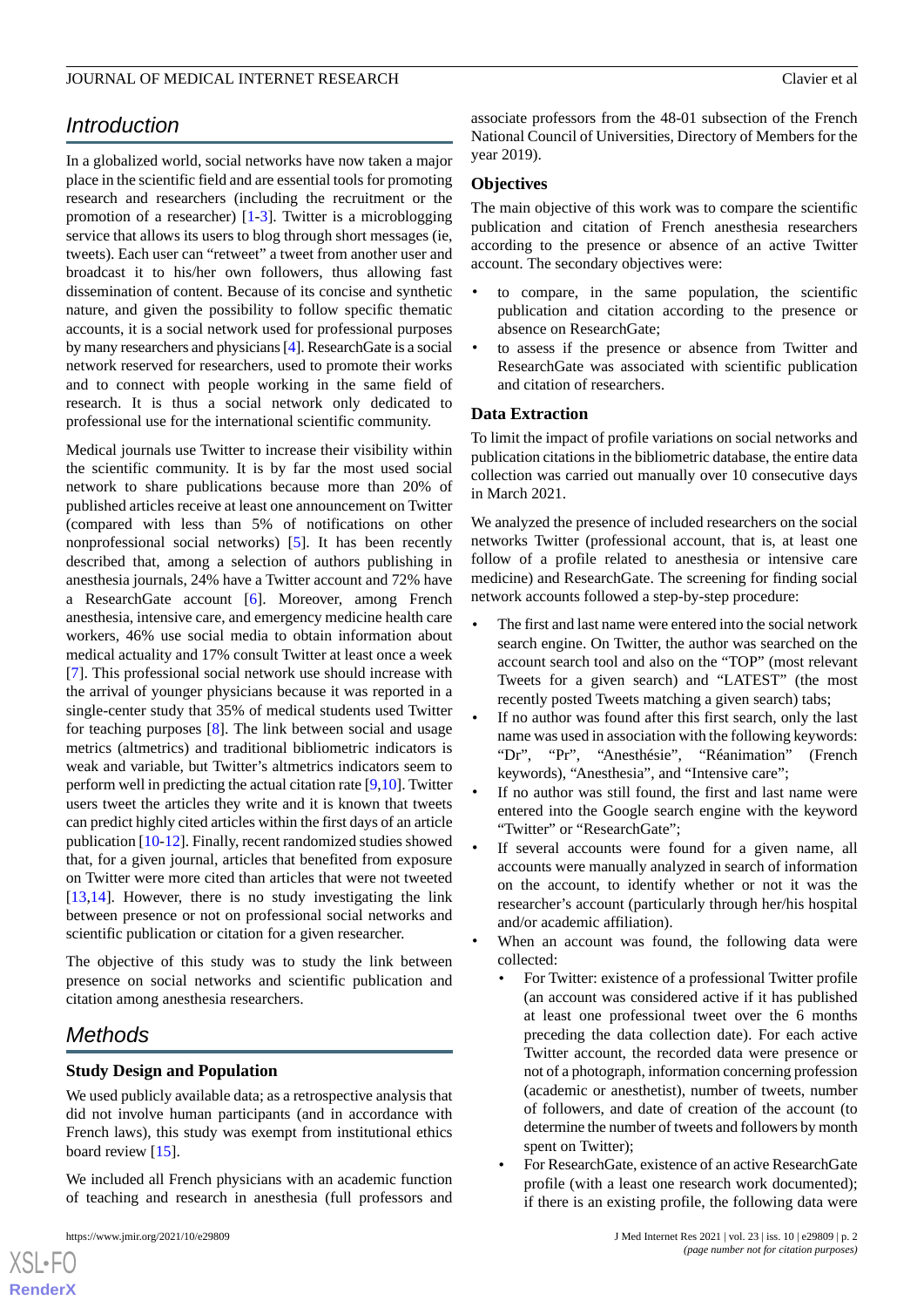collected: presence or not of a photograph, number of followers, RG score (which is a measure of scientific reputation on ResearchGate), and Total Research Interest score (which is linked to the reading, citation, and recommendation of the researcher's work on ResearchGate).

• Bibliometric parameters were extracted from the Web of Science Core Collection (Clarivate Analytics) database in the Science Citation Index-Expanded index. To limit the risk of errors due to homonyms in other research disciplines, we used a search algorithm focused on medical specialties that correspond to the fields of activity of anesthetists in France. Thus, the analysis focused on the publication of reviews, original articles, and editorials in medical journals over the period 2016-2020 on the advanced search tool of Web of Science with the following search formula:

(SU=CRITICAL CARE MEDICINE OR SU=ANESTHESIOLOGY OR SU=SURGERY OR SU=EMERGENCY MEDICINE OR SU=ALLERGY OR SU=CARDIAC & CARDIOVASCULAR SYSTEMS OR SU=CLINICAL NEUROLOGY OR SU=ENDOCRINOLOGY & METABOLISM OR SU=GASTROENTEROLOGY & HEPATOLOGY OR SU=HEMATOLOGY OR SU=IMMUNOLOGY OR SU=INFECTIOUS DISEASES OR SU=MEDICAL INFORMATICS OR SU=MEDICINE, GENERAL & INTERNAL OR SU=MEDICINE, RESEARCH & EXPERIMENTAL OR SU=MULTIDISCIPLINARY SCIENCES OR SU=NURSING OR SU=NUTRITION & DIETETICS OR SU=OBSTETRICS & GYNECOLOGY OR SU=PERIPHERAL VASCULAR DISEASE OR SU=PUBLIC, ENVIRONMENTAL & OCCUPATIONAL HEALTH OR SU=RESPIRATORY SYSTEM OR SU=TRANSPLANTATION OR SU=TOXICOLOGY) AND (PY=2016 OR PY=2017 OR PY=2018 OR PY=2019 OR PY=2020) AND (DT=ARTICLE OR DT=REVIEW OR DT=EDITORIAL MATERIAL) AND AU="NAME OF THE AUTHOR, surname of the author"

For each researcher, the following parameters were recorded: number of publications, h-index, number of citations per publication, and overall number of citations.

# **Statistical Analysis**

The values are presented as n (%) for qualitative variables, and as median (IQR) for quantitative variables. The quantitative variables were compared using a Mann-Whitney *U* test. The qualitative variables were analyzed using a Fisher test. The Pearson correlation test was used to assess the strength of association between 2 quantitative variables. A multivariate analysis using a linear regression model was realized to identify whether the presence or absence from Twitter and ResearchGate was related to the number of citations, the h-index, and the number of publications. The multivariate analysis included the following variables: presence on Twitter, presence on ResearchGate, sex, and academic status (full professor or associate professor). All statistical tests were 2-sided and the .05 probability level was used to establish statistical significance. All statistics and graphs were produced using GraphPad PRISM software (version 9.1.2; GraphPad Software).

# **Data Availability Statement**

The raw data supporting the conclusions of this manuscript can be made available on request by the authors to any qualified researcher.

# *Results*

# **Population Description**

Of the 162 researchers analyzed (147 men and 15 women), 68 (42.0%) had a Twitter account, of which 42 (25.9%) were considered active, and 110 (67.9%) had a ResearchGate account. A total of 36 (22.2%) researchers had both an active Twitter account and a ResearchGate account. The characteristics of the Twitter and ResearchGate accounts identified are presented in [Table 1](#page-3-0).

There was no difference between associate professor and full professor regarding active presence on Twitter (8/23 (35%) vs. 34/139 (24.5%), respectively; *P*=.31) or on ResearchGate (15/23 (65%) vs. 95/139 (68.3%), respectively; *P*=.81).

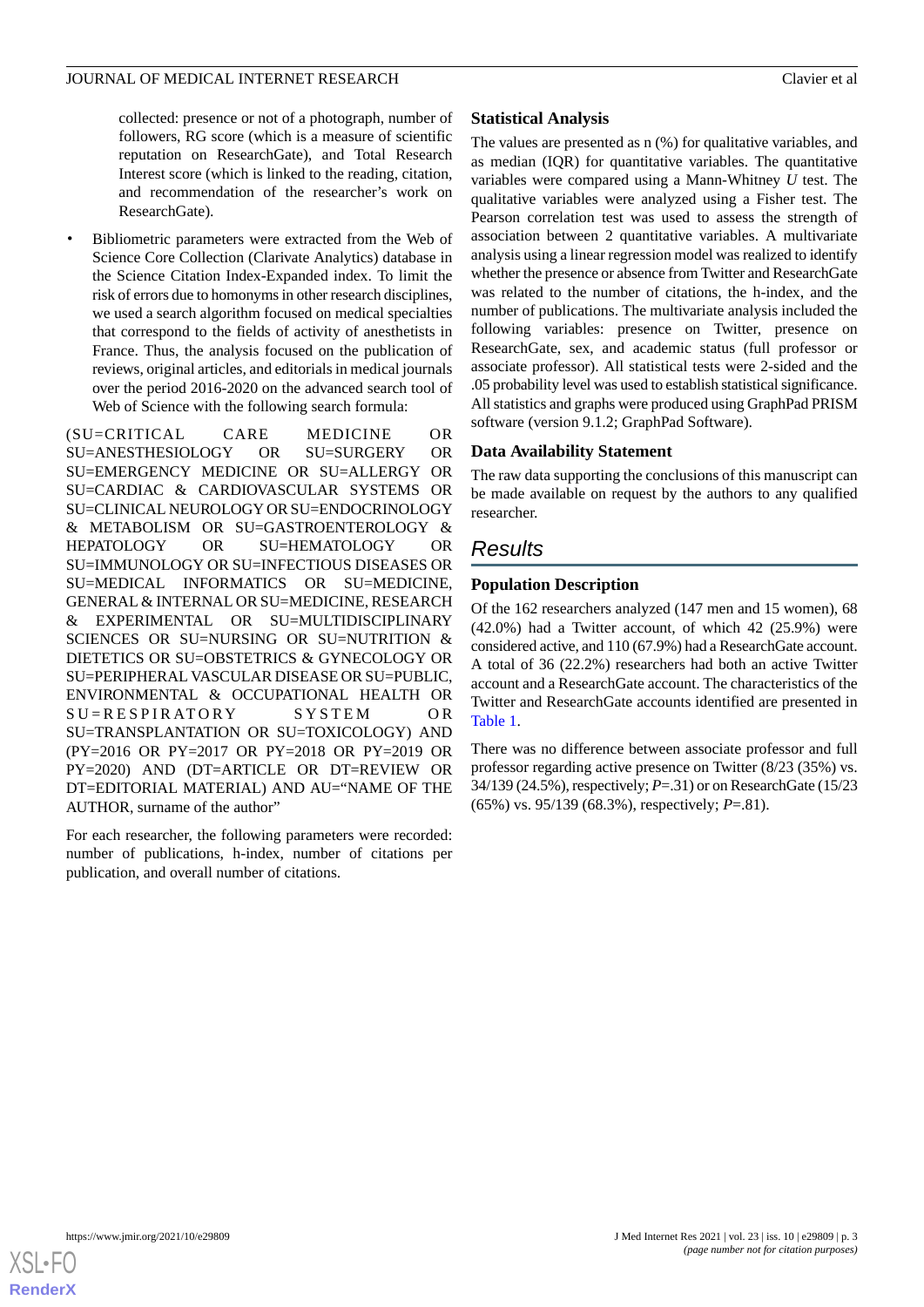<span id="page-3-0"></span>

| Characteristics                                      | Values <sup>a</sup> |  |  |  |  |  |
|------------------------------------------------------|---------------------|--|--|--|--|--|
| <b>Active Twitter accounts (n=42)</b>                |                     |  |  |  |  |  |
| Specification of an anesthetist or academic function | 25(59.5)            |  |  |  |  |  |
| Photograph identifying the account owner             | 30(71.4)            |  |  |  |  |  |
| Number of tweets/month                               | $4.0(1.5-11.0)$     |  |  |  |  |  |
| Number of followers/month                            | $4.4(1.2-8.6)$      |  |  |  |  |  |
| ResearchGate accounts (n=110)                        |                     |  |  |  |  |  |
| Photograph identifying the account owner             | 65(59.1)            |  |  |  |  |  |
| RG score                                             | $39(36-42)$         |  |  |  |  |  |
| <b>Total Research Interest score</b>                 | 1415 (779-2244)     |  |  |  |  |  |
| Number of followers                                  | $90(50-168)$        |  |  |  |  |  |

<sup>a</sup>Values are presented as  $n$  (%) for qualitative variables and as median (IQR) for quantitative variables.

# **Scientific Publication and Citation According to the Presence or Absence of an Active Twitter Account**

<span id="page-3-1"></span>Over the period 2016-2020, researchers with an active Twitter account had more (median [IQR]) scientific publications (45

[28-61] vs. 26 [12-41]; *P*<.001; [Figure 1A](#page-3-1)), a higher h-index (12 [8-16] vs. 8 [5-11]; *P*<.001; [Figure 1B](#page-3-1)), a higher number of citations per publication (12.54 [9.65-21.8] vs. 10.63 [5.67-16.10]; *P*=.01; [Figure 1](#page-3-1)C), and a higher number of citations (563 [321-896] vs. 263 [105-484]; *P*<.001; [Figure 1D](#page-3-1)).

**Figure 1.** Number of scientific publications (A), h-index (B), number of citations per publication (C), and number of citing articles (D) over the period 2016-2020 among researchers with an active Twitter account. Data are presented as as median with interquartile range. \*, *P*<.05; \*\*\*\*, *P*<.0001.



[XSL](http://www.w3.org/Style/XSL)•FO **[RenderX](http://www.renderx.com/)**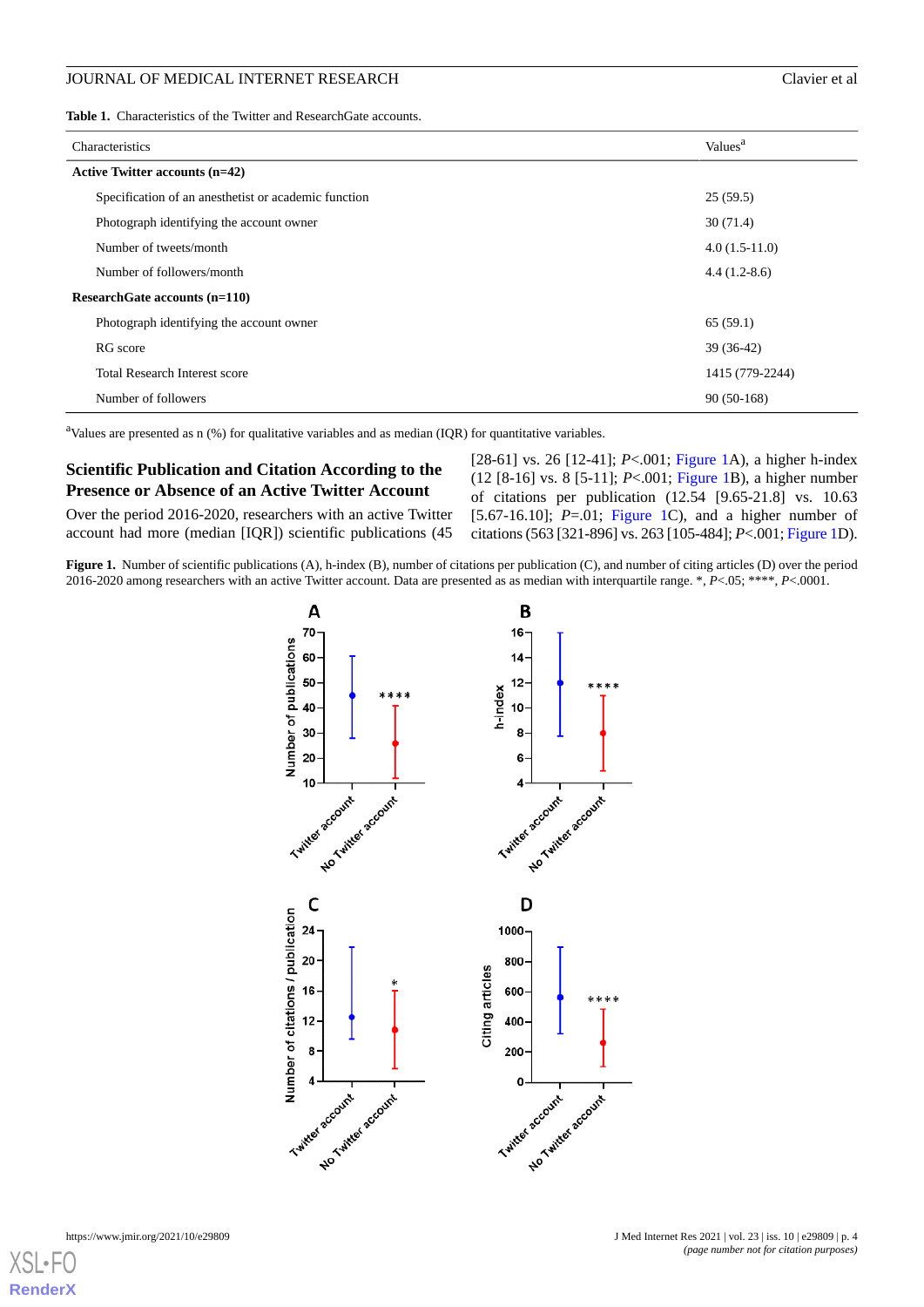Among researchers with an active Twitter account, there was a correlation between the number of tweets/month and the number of followers/month (*r*=0.69; 95% CI 0.49-0.82; *P*<.001), the number of publications (*r*=0.37; 95% CI 0.08-0.61; *P*=.02), and the h-index (*r*=0.37; 95% CI 0.08-0.61; *P*=.02). There was also a correlation between the number of followers/month and the number of publications (*r*=0.43; 95% CI 0.14-0.64; *P*<.01) and the h-index (*r*=0.47; 95% CI 0.20-0.68; *P*<.01). There was no correlation between the number of tweets/month or the number of followers/month and the number of citations per publication or the overall number of citations.

## **Scientific Publication and Citation According to the Presence or Absence of a ResearchGate Account**

Over the period 2016-2020, researchers with a ResearchGate account had more (median [IQR]) scientific publications (33 [17-47] vs. 26 [9-43]; *P*=.03; [Figure 2A](#page-4-0)) and a higher h-index (9 [6-13] vs. 8 [3-11]; *P*=.03; [Figure 2B](#page-4-0)). There was no difference (median [IQR]) between researchers with a ResearchGate account and those without it concerning the number of citations per publication (11.45 [7.19-21.8] vs. 11.98 [6.62-19.62]; *P*=.67; [Figure 2C](#page-4-0)) and the overall number of citations (367 [134-589] vs. 244 [85-502]; *P*=.17; [Figure 2](#page-4-0)D).

<span id="page-4-0"></span>**Figure 2.** Number of scientific publications (A), h-index (B), number of citations per publication (C), and number of citing articles (D) over the period 2016-2020 among researchers with a ResearchGate (RG) account. Data are presented as as median with interquartile range. \*, *P*<.05.



Among researchers with a ResearchGate account, there was a correlation between the number of followers and the number of scientific publications (*r*=0.78; 95% CI 0.70-0.85; *P*<.001), the h-index (*r*=0.72; 95% CI 0.62-0.80; *P*<.001), the number of citations per publication (*r*=0.34; 95% CI 0.17-0.50; *P*<.001),

and the overall number of citations (*r*=0.65; 95% CI 0.53-0.75; *P*<.001).

#### **Multivariate Analysis**

In multivariate analysis, the presence on Twitter (but not on ResearchGate) was associated with the number of publications, the number of citations, and the h-index [\(Table 2](#page-5-0)).

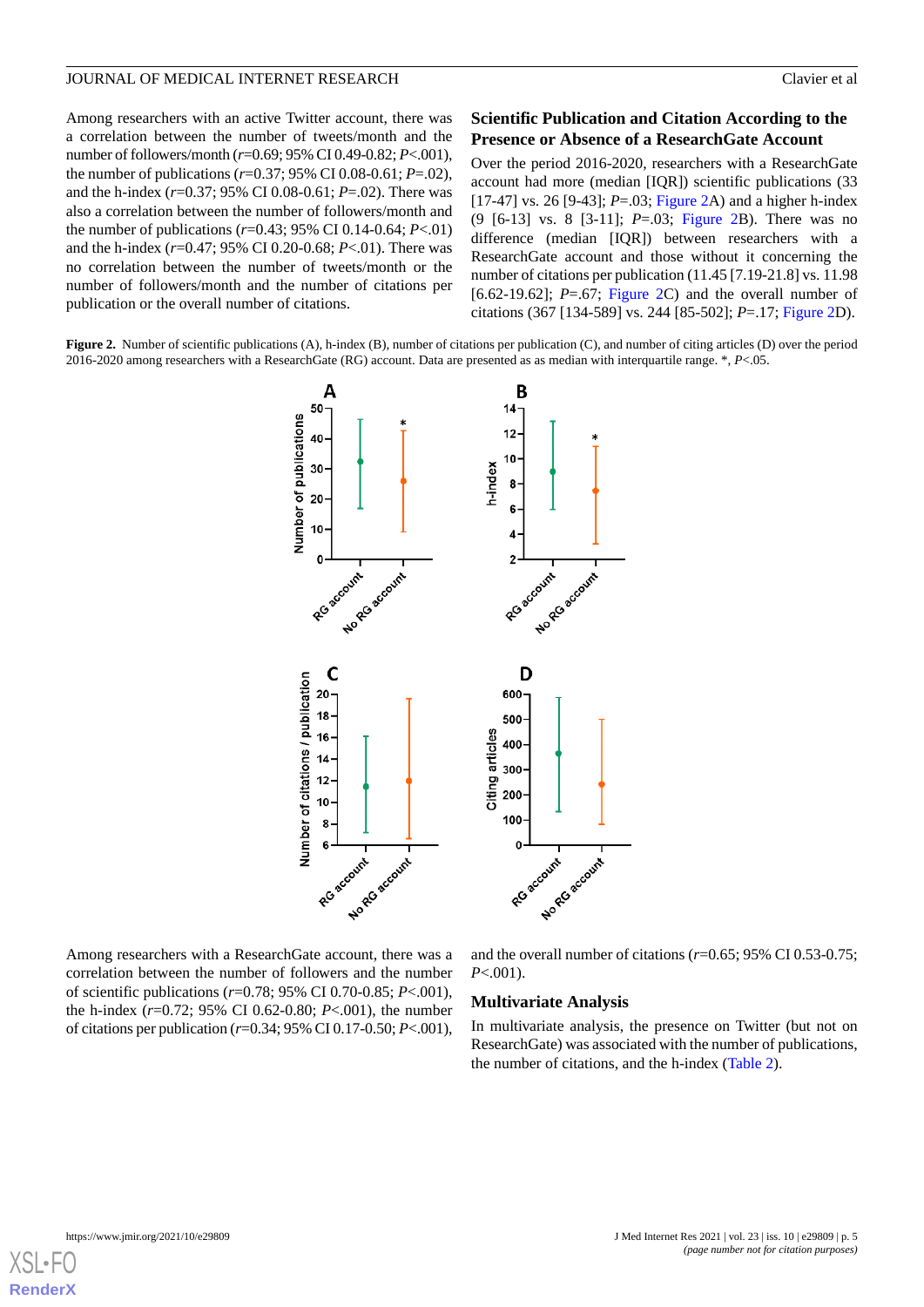<span id="page-5-0"></span>

|  |  | <b>Table 2.</b> Multiple linear regression model to predict the number of citations, the h-index, and the number of publications. |  |  |  |  |  |  |
|--|--|-----------------------------------------------------------------------------------------------------------------------------------|--|--|--|--|--|--|
|--|--|-----------------------------------------------------------------------------------------------------------------------------------|--|--|--|--|--|--|

| Variable                   | Number of publications |                |          | Number of citations |                   |         | h-index |               |          |
|----------------------------|------------------------|----------------|----------|---------------------|-------------------|---------|---------|---------------|----------|
|                            | ß                      | 95% CI         | P value  | ß                   | 95% CI            | P value | β       | 95% CI        | P value  |
| Sex                        | 11.8                   | $-4.3$ to 27.9 | .15      | 236.8               | $-157.7$ to 631.2 | - 24    | 2.2     | $-0.8$ to 5.3 | .15      |
| Active presence on Twitter | 20.2                   | 9.2 to 31.2    | ${<}001$ | 494.5               | 224.8 to 764.1    | < 0.01  | 4.5     | 2.4 to 6.6    | ${<}001$ |
| Presence on ResearchGate   | 2.1                    | $-8.2$ to 12.3 | .69      | $-158.8$            | $-410.5$ to 92.9  | .21     | 0.45    | $-1.5$ to 2.4 | .65      |
| <b>Status</b>              | 12.3                   | $-1.9$ to 26.6 | .09      | 184.1               | $-165.9$ to 534.2 | -30     | 1.3     | $-1.5$ to 4.0 | .36      |

# *Discussion*

#### **Preliminary Findings**

To our knowledge, we describe for the first time the participation rates and professional use patterns of social networks among all academics from a medical specialty of a given country. We also explore for the first time the link between researchers' medical publication activity and their presence on social networks.

The 2 social networks analyzed in this work have different use in professional life. Twitter, which is not a network designed solely for professional use, allows subscribers to give their opinion, to follow some influencers, and also to exchange personal information. ResearchGate is reserved for researchers, and is used to promote their work and to connect with people working in the same field of research. Twitter is a network that requires active and frequent participation to disseminate information, whereas ResearchGate automatically imports publications from authors (who only has to validate them) and gives visibility to researchers with a high RG score, even if they are not very active on the network, allowing a more passive management of the account once it has been created. This may partially explain why the rate of researchers with a ResearchGate account is higher than that of researchers with an active Twitter account. Another likely explanation is that as ResearchGate is a social network specifically dedicated to research, it makes more sense for a researcher to be present there than to have a professional account on a mainstream network such as Twitter. The rates of use of professional social networks (Twitter: 42% (68/162) and ResearchGate: 67.9% (110/162)) are higher than those recently described among ENT surgeons, neurosurgeons, or pediatric orthopedists (Twitter: 2%-13% and ResearchGate: 23%-36%) [\[16](#page-7-8)[-18](#page-7-9)]. The presence on Twitter of French anesthesia researchers also appears to be greater than that of nonacademic professionals from the same country working in the same field (17%) [\[7](#page-7-0)]. Nevertheless, the fact that we only included academic scientific authors in our analysis, versus physicians without academic activity in these other works, probably explains this difference. Thus, our rate of active Twitter users among researchers is closer to those recently described among health policy and health services researchers (30%) or among researchers publishing in anesthesia journals (between 22% and 25%) [\[6](#page-6-4),[19\]](#page-7-10). Similarly, the rate of use of ResearchGate appears similar to those described among academic researchers publishing in medical journals (between 45% and 70%) [[6](#page-6-4)[,20](#page-7-11),[21\]](#page-7-12). We can therefore assume that our data collection was relatively exhaustive in the study population. It is interesting to note that there was no difference in social networks between

 $XSI - F($ **[RenderX](http://www.renderx.com/)** full professors and associate professors. This result should be interpreted with caution as there are few associate professors in our cohort and therefore probably a great lack of statistical power for this analysis. One explanation could be that, while associate professors belong to a generation more aware of social networks, full professors have had more time in their academic career to discover and use social networks for professional purposes. A significant proportion of Twitter and ResearchGate users do not have a photograph or description (or both in some cases) of their profession on their accounts. This may likely reduce their visibility on these social networks.

Among anesthesia researchers, an active presence on Twitter is associated with better bibliometric parameters, in terms of both number of publications and citations. The same trend is observed on ResearchGate. However, our study methodology does not allow to establish a causal link between scientific activity and presence on social networks. There are several possible explanations for the link we have identified. It is possible that very prolific researchers have the desire to disseminate their numerous publications and are therefore more inclined to use social networks. It is also possible that being on a professional social network allows to widely disseminate publications to the connected scientific community and thus have a greater chance of being read and cited. By analogy with the studies conducted on medical journals and showing the effectiveness of Twitter in increasing citations, it may seem logical that a researcher who posts his/her new publications on Twitter would also have more citations at an individual level [[4](#page-6-2)[,13](#page-7-5),[14\]](#page-7-6). It is also possible that sharing information on Twitter creates links and networks between some researchers who would be more likely to work together and thus increase their overall research activity and citation of each other. However, all these suggested explanations are only hypothetical and future studies seem necessary to explore a possible causal link between professional presence on social networks and scientific activity.

#### **Limitations**

Despite interesting results, our study has several limitations. First, this work was limited to French anesthesia researchers on a 5-year period. Given the academic organization of the medical professions in France (which is centralized by the National Council of Universities), it is easy to have exhaustive access to the list of all academics in a given specialty. In other countries with a more decentralized academic organization (in particular, Anglo-Saxon countries), it is more complex to compile an exhaustive list of all academics in a country. In addition, social networks evolve very quickly (subscription/unsubscription, new followers/loss of followers, etc.), so it was essential to use data collected over a short period. However, because of the manual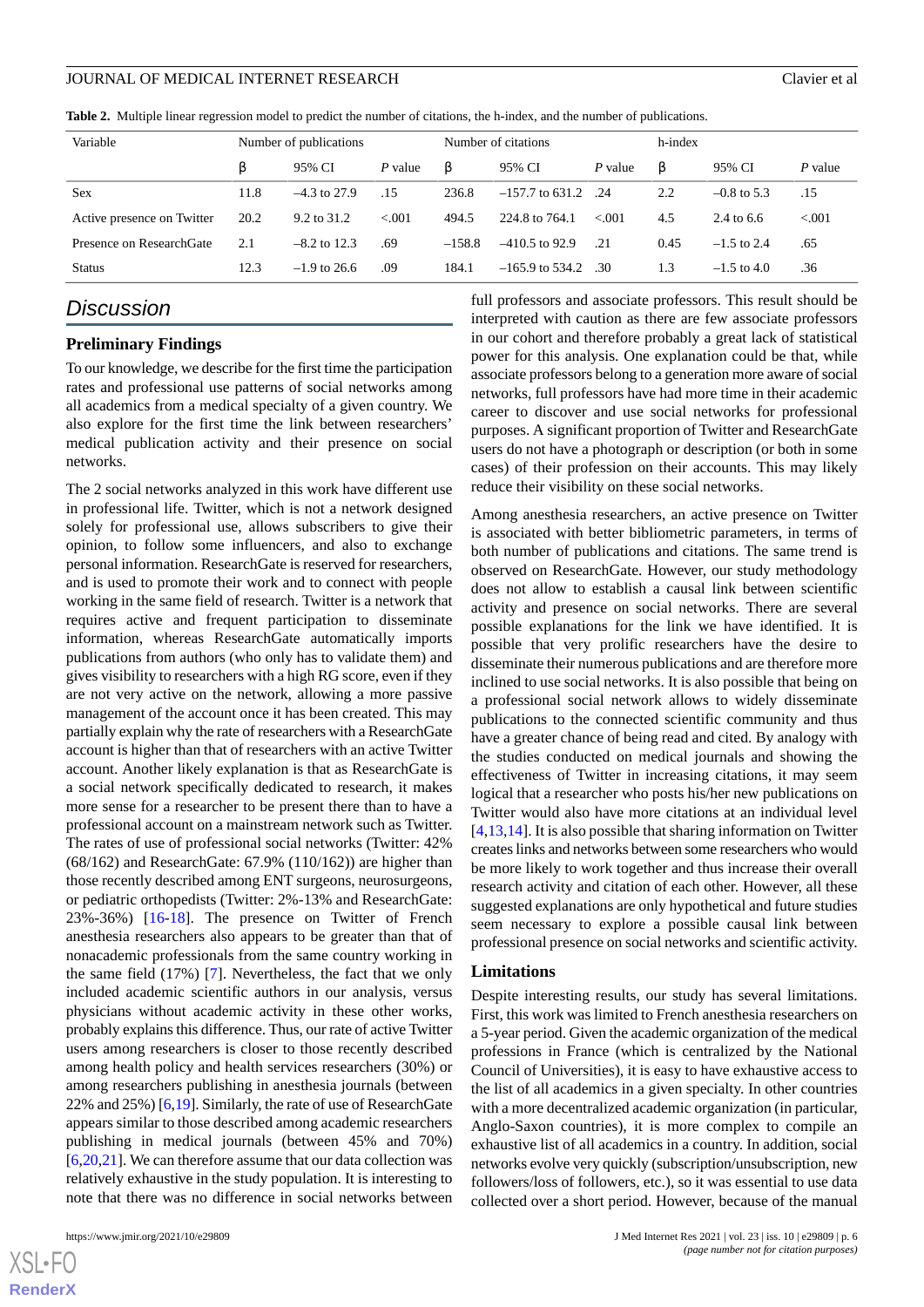standardized procedure needed to detect all the accounts (which is time-consuming), the number of researchers that could be included was limited. Nevertheless, it seems necessary to confirm our observations in the academics of other countries. We chose the 2016-2020 period to analyze bibliometrics parameters because it corresponds to the period where social networks were started to be used in a massive way to promote research in France. It did not seem relevant for us to go further back in time, as the use of social networks was less common and the population studied would have been too disparate (old researchers who had retired or young researchers who had not yet started their academic activity). Second, even a standardized manual account search procedure has its flaws; some authors may use a pseudonym, a diminutive, or misspell their name when they register, etc. Third, some bibliometric parameters of ResearchGate such as RG score and total Research Interest score were not analyzed in our work. However, these scores are based on the number of publications and citations of researchers and have already been shown to be correlated with the h-index, the number of citations, the number of publication, and the academic level of registered researchers [[9](#page-7-2)[,18](#page-7-9),[22](#page-7-13)[,23](#page-7-14)]. Thus, it appeared futile to search for correlation between these scores and the

bibliometric parameters found on Web of Sciences. Moreover, ResearchGate metric parameters are controversial to assess research output of researchers, especially the RG score, which is built from both activity related to asking and answering questions on the website and not just from publication metrics [[24\]](#page-7-15). We therefore did not consider it relevant to include these scores in our analysis. Fourth, we did not analyze other famous social networks (eg, Instagram, Facebook), but because these networks are mainly dedicated to recreational use and are rarely used by physicians in a professional context, it did not seem relevant for us to include them in a study dedicated to professional impact of social networks. We also did not include LinkedIn in our analysis. Although it is a professional social network, it gives little access to profile data: no quantification of the number of posts and no precise quantification of the number of relationships beyond 500 relationships. It therefore seemed difficult to have relevant markers for this network.

## **Conclusion**

Among French anesthesia researchers, an active presence on Twitter is associated with higher scientific publication and citations. Future studies could explore a possible causal link between these parameters.

# **Acknowledgments**

The authors are grateful to Gaetan Kerdelhue (Rouen University Hospital) for his help in the bibliometric analysis methodology. Support for this work was provided solely from departmental sources.

# **Authors' Contributions**

TC was involved in the study conception and design, acquisition of data, analysis and interpretation of data, and manuscript draft preparation. EO, ZD, and JS were involved in acquisition of data, interpretation of data, and manuscript draft preparation. VC, BV, and EB were involved in the study conception and design, interpretation of data, and manuscript revision. All authors read and approved the final manuscript. The corresponding author had full access to all of the data in the study and had final responsibility for the decision to submit for publication.

## <span id="page-6-0"></span>**Conflicts of Interest**

None declared.

## **References**

- <span id="page-6-1"></span>1. Hawkins CM, Hunter M, Kolenic GE, Carlos RC. Social Media and Peer-Reviewed Medical Journal Readership: A Randomized Prospective Controlled Trial. J Am Coll Radiol 2017 May;14(5):596-602. [doi: [10.1016/j.jacr.2016.12.024\]](http://dx.doi.org/10.1016/j.jacr.2016.12.024) [Medline: [28268163](http://www.ncbi.nlm.nih.gov/entrez/query.fcgi?cmd=Retrieve&db=PubMed&list_uids=28268163&dopt=Abstract)]
- <span id="page-6-2"></span>2. Buckarma EH, Thiels CA, Gas BL, Cabrera D, Bingener-Casey J, Farley DR. Influence of Social Media on the Dissemination of a Traditional Surgical Research Article. J Surg Educ 2017;74(1):79-83. [doi: [10.1016/j.jsurg.2016.06.019\]](http://dx.doi.org/10.1016/j.jsurg.2016.06.019) [Medline: [27993626](http://www.ncbi.nlm.nih.gov/entrez/query.fcgi?cmd=Retrieve&db=PubMed&list_uids=27993626&dopt=Abstract)]
- <span id="page-6-3"></span>3. Boudry C, Bouchard A. [Role of academic social networks in disseminating the scientific production of researchers in biology/medicine: the example of ResearchGate]. Med Sci (Paris) 2017;33(6-7):647-652 [\[FREE Full text\]](http://publications.edpsciences.org/10.1051/medsci/20173306023) [doi: [10.1051/medsci/20173306023\]](http://dx.doi.org/10.1051/medsci/20173306023) [Medline: [28990568\]](http://www.ncbi.nlm.nih.gov/entrez/query.fcgi?cmd=Retrieve&db=PubMed&list_uids=28990568&dopt=Abstract)
- <span id="page-6-4"></span>4. Clavier T, Besnier E, Blet A, Boisson M, Sigaut S, Frasca D, et al. A communication strategy based on Twitter improves article citation rate and impact factor of medical journals. Anaesth Crit Care Pain Med 2020 Dec;39(6):745-746. [doi: [10.1016/j.accpm.2020.11.001\]](http://dx.doi.org/10.1016/j.accpm.2020.11.001) [Medline: [33308590\]](http://www.ncbi.nlm.nih.gov/entrez/query.fcgi?cmd=Retrieve&db=PubMed&list_uids=33308590&dopt=Abstract)
- 5. Haustein S, Costas R, Larivière V. Characterizing social media metrics of scholarly papers: the effect of document properties and collaboration patterns. PLoS One 2015;10(3):e0120495 [\[FREE Full text](https://dx.plos.org/10.1371/journal.pone.0120495)] [doi: [10.1371/journal.pone.0120495\]](http://dx.doi.org/10.1371/journal.pone.0120495) [Medline: [25780916](http://www.ncbi.nlm.nih.gov/entrez/query.fcgi?cmd=Retrieve&db=PubMed&list_uids=25780916&dopt=Abstract)]
- 6. Demailly Z, Brulard G, Selim J, Compère V, Besnier E, Clavier T. Gender differences in professional social media use among anaesthesia researchers. Br J Anaesth 2020 Mar;124(3):e178-e184 [[FREE Full text](https://linkinghub.elsevier.com/retrieve/pii/S0007-0912(19)31020-7)] [doi: [10.1016/j.bja.2019.12.030\]](http://dx.doi.org/10.1016/j.bja.2019.12.030) [Medline: [31987471](http://www.ncbi.nlm.nih.gov/entrez/query.fcgi?cmd=Retrieve&db=PubMed&list_uids=31987471&dopt=Abstract)]

[XSL](http://www.w3.org/Style/XSL)•FO **[RenderX](http://www.renderx.com/)**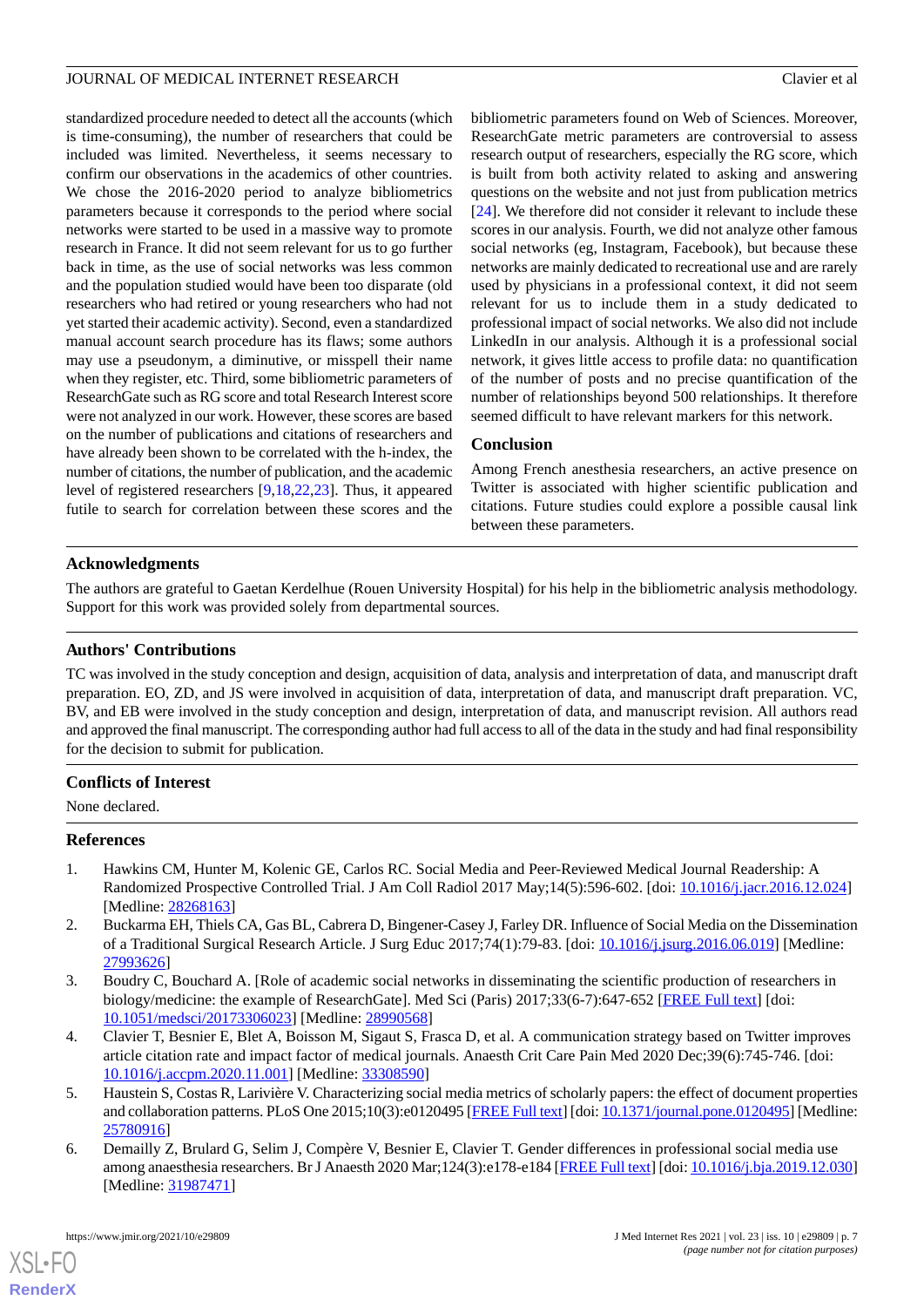- <span id="page-7-0"></span>7. Clavier T, Popoff B, Selim J, Beuzelin M, Roussel M, Compere V, et al. Association of Social Network Use With Increased Anxiety Related to the COVID-19 Pandemic in Anesthesiology, Intensive Care, and Emergency Medicine Teams: Cross-Sectional Web-Based Survey Study. JMIR Mhealth Uhealth 2020 Sep 24;8(9):e23153 [[FREE Full text](https://mhealth.jmir.org/2020/9/e23153/)] [doi: [10.2196/23153\]](http://dx.doi.org/10.2196/23153) [Medline: [32924946\]](http://www.ncbi.nlm.nih.gov/entrez/query.fcgi?cmd=Retrieve&db=PubMed&list_uids=32924946&dopt=Abstract)
- <span id="page-7-1"></span>8. AlFaris E, Irfan F, Ponnamperuma G, Jamal A, Van der Vleuten C, Al Maflehi N, et al. The pattern of social media use and its association with academic performance among medical students. Med Teach 2018 Sep;40(sup1):S77-S82. [doi: [10.1080/0142159X.2018.1465536](http://dx.doi.org/10.1080/0142159X.2018.1465536)] [Medline: [29732945\]](http://www.ncbi.nlm.nih.gov/entrez/query.fcgi?cmd=Retrieve&db=PubMed&list_uids=29732945&dopt=Abstract)
- <span id="page-7-3"></span><span id="page-7-2"></span>9. Ortega JL. Relationship between altmetric and bibliometric indicators across academic social sites: The case of CSIC's members. Journal of Informetrics 2015 Jan;9(1):39-49. [doi: [10.1016/j.joi.2014.11.004](http://dx.doi.org/10.1016/j.joi.2014.11.004)]
- 10. Thelwall M, Haustein S, Larivière V, Sugimoto CR. Do altmetrics work? Twitter and ten other social web services. PLoS One 2013;8(5):e64841 [\[FREE Full text\]](https://dx.plos.org/10.1371/journal.pone.0064841) [doi: [10.1371/journal.pone.0064841\]](http://dx.doi.org/10.1371/journal.pone.0064841) [Medline: [23724101\]](http://www.ncbi.nlm.nih.gov/entrez/query.fcgi?cmd=Retrieve&db=PubMed&list_uids=23724101&dopt=Abstract)
- <span id="page-7-4"></span>11. Eysenbach G. Can tweets predict citations? Metrics of social impact based on Twitter and correlation with traditional metrics of scientific impact. J Med Internet Res 2011 Dec 19;13(4):e123 [[FREE Full text](https://www.jmir.org/2011/4/e123/)] [doi: [10.2196/jmir.2012\]](http://dx.doi.org/10.2196/jmir.2012) [Medline: [22173204](http://www.ncbi.nlm.nih.gov/entrez/query.fcgi?cmd=Retrieve&db=PubMed&list_uids=22173204&dopt=Abstract)]
- <span id="page-7-5"></span>12. Ortega JL. To be or not to be on Twitter, and its relationship with the tweeting and citation of research papers. Scientometrics 2016 Aug 26;109(2):1353-1364. [doi: [10.1007/s11192-016-2113-0\]](http://dx.doi.org/10.1007/s11192-016-2113-0)
- <span id="page-7-6"></span>13. Ladeiras-Lopes R, Clarke S, Vidal-Perez R, Alexander M, Lüscher TF. Twitter promotion predicts citation rates of cardiovascular articles: a preliminary analysis from the ESC Journals Randomized Study. Eur Heart J 2020 Sep 07;41(34):3222-3225. [doi: [10.1093/eurheartj/ehaa211](http://dx.doi.org/10.1093/eurheartj/ehaa211)] [Medline: [32306033](http://www.ncbi.nlm.nih.gov/entrez/query.fcgi?cmd=Retrieve&db=PubMed&list_uids=32306033&dopt=Abstract)]
- <span id="page-7-7"></span>14. Luc JGY, Archer MA, Arora RC, Bender EM, Blitz A, Cooke DT, et al. Does Tweeting Improve Citations? One-Year Results From the TSSMN Prospective Randomized Trial. Ann Thorac Surg 2021 Jan;111(1):296-300. [doi: [10.1016/j.athoracsur.2020.04.065\]](http://dx.doi.org/10.1016/j.athoracsur.2020.04.065) [Medline: [32504611](http://www.ncbi.nlm.nih.gov/entrez/query.fcgi?cmd=Retrieve&db=PubMed&list_uids=32504611&dopt=Abstract)]
- <span id="page-7-8"></span>15. Toulouse E, Lafont B, Granier S, Mcgurk G, Bazin J. French legal approach to patient consent in clinical research. Anaesth Crit Care Pain Med 2020 Dec;39(6):883-885. [doi: [10.1016/j.accpm.2020.10.012\]](http://dx.doi.org/10.1016/j.accpm.2020.10.012) [Medline: [33130015](http://www.ncbi.nlm.nih.gov/entrez/query.fcgi?cmd=Retrieve&db=PubMed&list_uids=33130015&dopt=Abstract)]
- <span id="page-7-9"></span>16. Baird SM, Marsh PA, Lawrentschuk N, Smart P, Chow Z. Analysis of social media use among Australian and New Zealand otolaryngologists. ANZ J Surg 2019 Jun;89(6):733-737. [doi: [10.1111/ans.14884](http://dx.doi.org/10.1111/ans.14884)] [Medline: [30347493\]](http://www.ncbi.nlm.nih.gov/entrez/query.fcgi?cmd=Retrieve&db=PubMed&list_uids=30347493&dopt=Abstract)
- <span id="page-7-10"></span>17. Lander ST, Sanders JO, Cook PC, O'Malley NT. Social Media in Pediatric Orthopaedics. J Pediatr Orthop 2017;37(7):e436-e439 [[FREE Full text](http://europepmc.org/abstract/MED/28719545)] [doi: [10.1097/BPO.0000000000001032\]](http://dx.doi.org/10.1097/BPO.0000000000001032) [Medline: [28719545](http://www.ncbi.nlm.nih.gov/entrez/query.fcgi?cmd=Retrieve&db=PubMed&list_uids=28719545&dopt=Abstract)]
- 18. Joshi ND, Lieber B, Wong K, Al-Alam E, Agarwal N, Diaz V. Social Media in Neurosurgery: Using ResearchGate. World Neurosurg 2019 Jul;127:e950-e956. [doi: [10.1016/j.wneu.2019.04.007](http://dx.doi.org/10.1016/j.wneu.2019.04.007)] [Medline: [30965167\]](http://www.ncbi.nlm.nih.gov/entrez/query.fcgi?cmd=Retrieve&db=PubMed&list_uids=30965167&dopt=Abstract)
- <span id="page-7-11"></span>19. Zhu JM, Pelullo AP, Hassan S, Siderowf L, Merchant RM, Werner RM. Gender Differences in Twitter Use and Influence Among Health Policy and Health Services Researchers. JAMA Intern Med 2019 Dec 01;179(12):1726-1729 [[FREE Full](http://europepmc.org/abstract/MED/31609393) [text](http://europepmc.org/abstract/MED/31609393)] [doi: [10.1001/jamainternmed.2019.4027\]](http://dx.doi.org/10.1001/jamainternmed.2019.4027) [Medline: [31609393\]](http://www.ncbi.nlm.nih.gov/entrez/query.fcgi?cmd=Retrieve&db=PubMed&list_uids=31609393&dopt=Abstract)
- <span id="page-7-13"></span><span id="page-7-12"></span>20. Nemati-Anaraki L, Razmgir M, Moradzadeh M. Scientific impact of Iran University of Medical Sciences researchers in ResearchGate, Google Scholar, and Scopus: An altmetrics study. Med J Islam Repub Iran 2020;34:142 [[FREE Full text\]](http://europepmc.org/abstract/MED/33437738) [doi: [10.34171/mjiri.34.142\]](http://dx.doi.org/10.34171/mjiri.34.142) [Medline: [33437738](http://www.ncbi.nlm.nih.gov/entrez/query.fcgi?cmd=Retrieve&db=PubMed&list_uids=33437738&dopt=Abstract)]
- <span id="page-7-14"></span>21. Boudry C, Durand-Barthez M. Use of author identifier services (ORCID, ResearcherID) and academic social networks (Academia.edu, ResearchGate) by the researchers of the University of Caen Normandy (France): A case study. PLoS One 2020;15(9):e0238583 [\[FREE Full text](https://dx.plos.org/10.1371/journal.pone.0238583)] [doi: [10.1371/journal.pone.0238583\]](http://dx.doi.org/10.1371/journal.pone.0238583) [Medline: [32877458\]](http://www.ncbi.nlm.nih.gov/entrez/query.fcgi?cmd=Retrieve&db=PubMed&list_uids=32877458&dopt=Abstract)
- <span id="page-7-15"></span>22. Yu M, Wu YJ, Alhalabi W, Kao H, Wu W. ResearchGate: An effective altmetric indicator for active researchers? Computers in Human Behavior 2016 Feb;55:1001-1006. [doi: [10.1016/j.chb.2015.11.007\]](http://dx.doi.org/10.1016/j.chb.2015.11.007)
- 23. Shrivastava R, Mahajan P. Relationship amongst ResearchGate altmetric indicators and Scopus bibliometric indicators: The case of Panjab University Chandigarh (India). New Library World 2015;116(9/10):564-577. [doi: [10.1108/NLW-03-2015-0017](http://dx.doi.org/10.1108/NLW-03-2015-0017)]
- 24. Orduna-Malea E, Martín-Martín A, Thelwall M, Delgado López-Cózar E. Do ResearchGate Scores create ghost academic reputations? Scientometrics 2017 Apr 28;112(1):443-460. [doi: [10.1007/s11192-017-2396-9](http://dx.doi.org/10.1007/s11192-017-2396-9)]

*Edited by R Kukafka; submitted 21.04.21; peer-reviewed by R Vidal-Perez, C Boudry, M Kami*ń*ski; comments to author 10.06.21; revised version received 22.07.21; accepted 12.08.21; published 15.10.21*

*Please cite as:*

*Clavier T, Occhiali E, Demailly Z, Compère V, Veber B, Selim J, Besnier E*

*The Association Between Professional Accounts on Social Networks Twitter and ResearchGate and the Number of Scientific Publications and Citations Among Anesthesia Researchers: Observational Study J Med Internet Res 2021;23(10):e29809 URL: <https://www.jmir.org/2021/10/e29809>*

*doi: [10.2196/29809](http://dx.doi.org/10.2196/29809) PMID:*